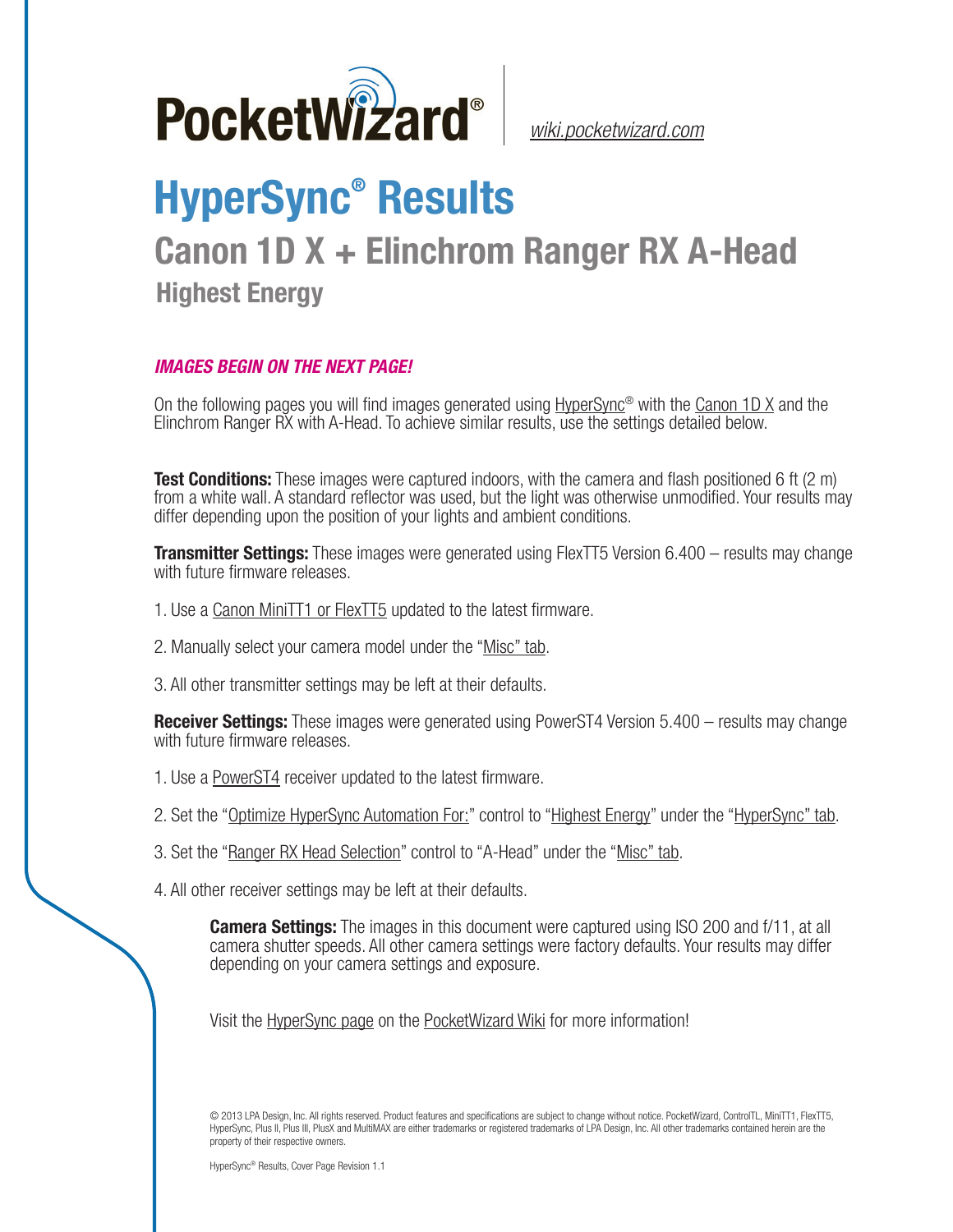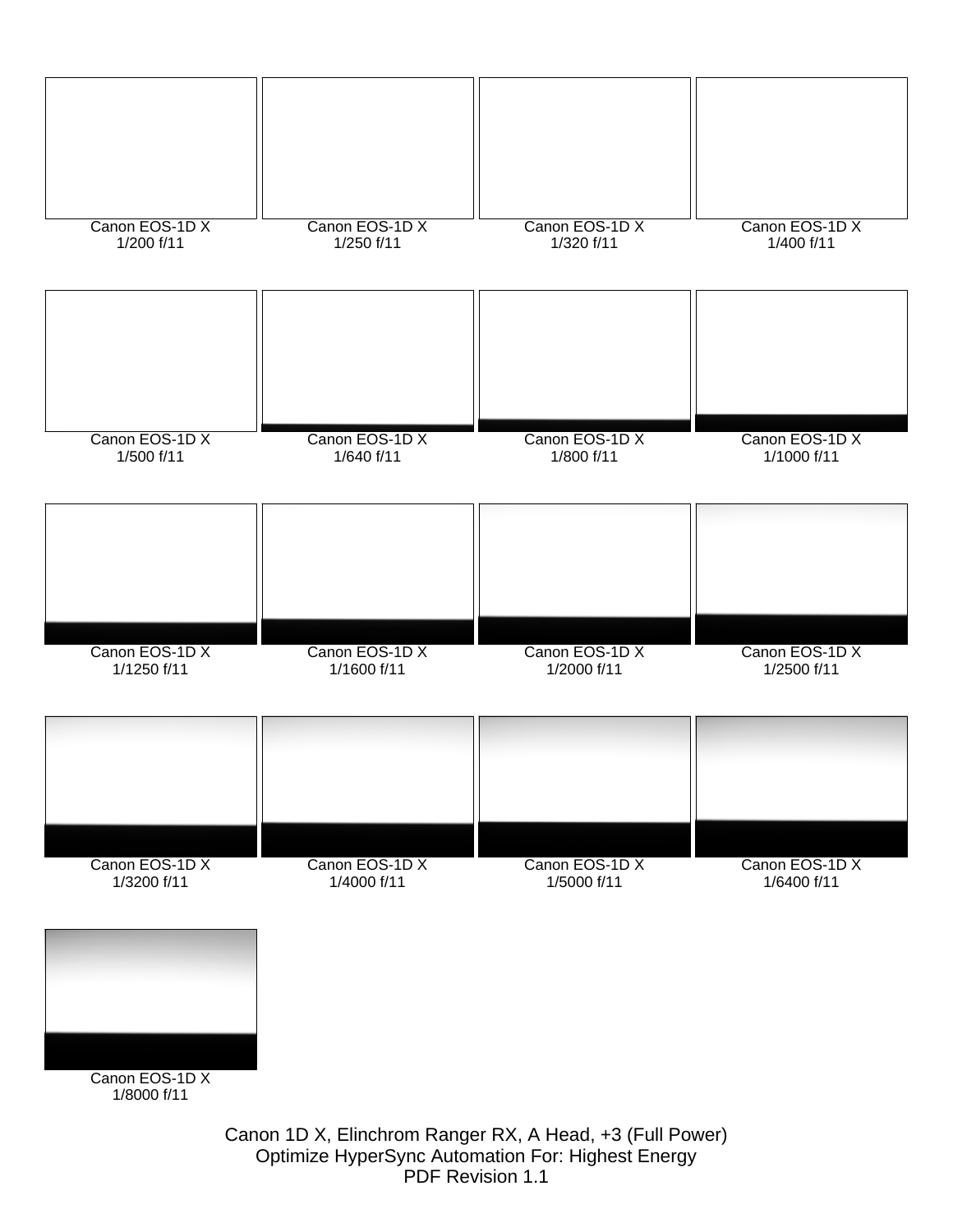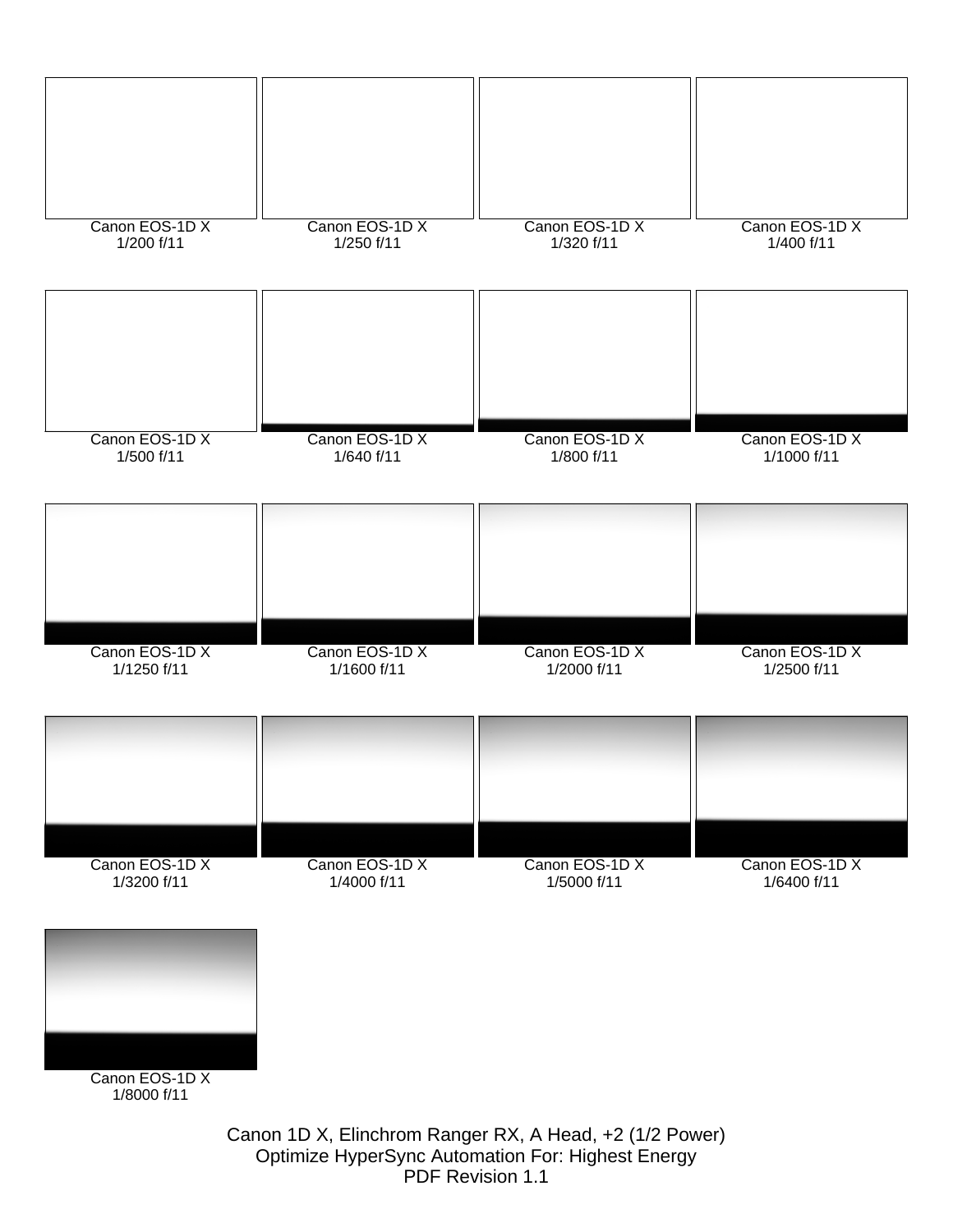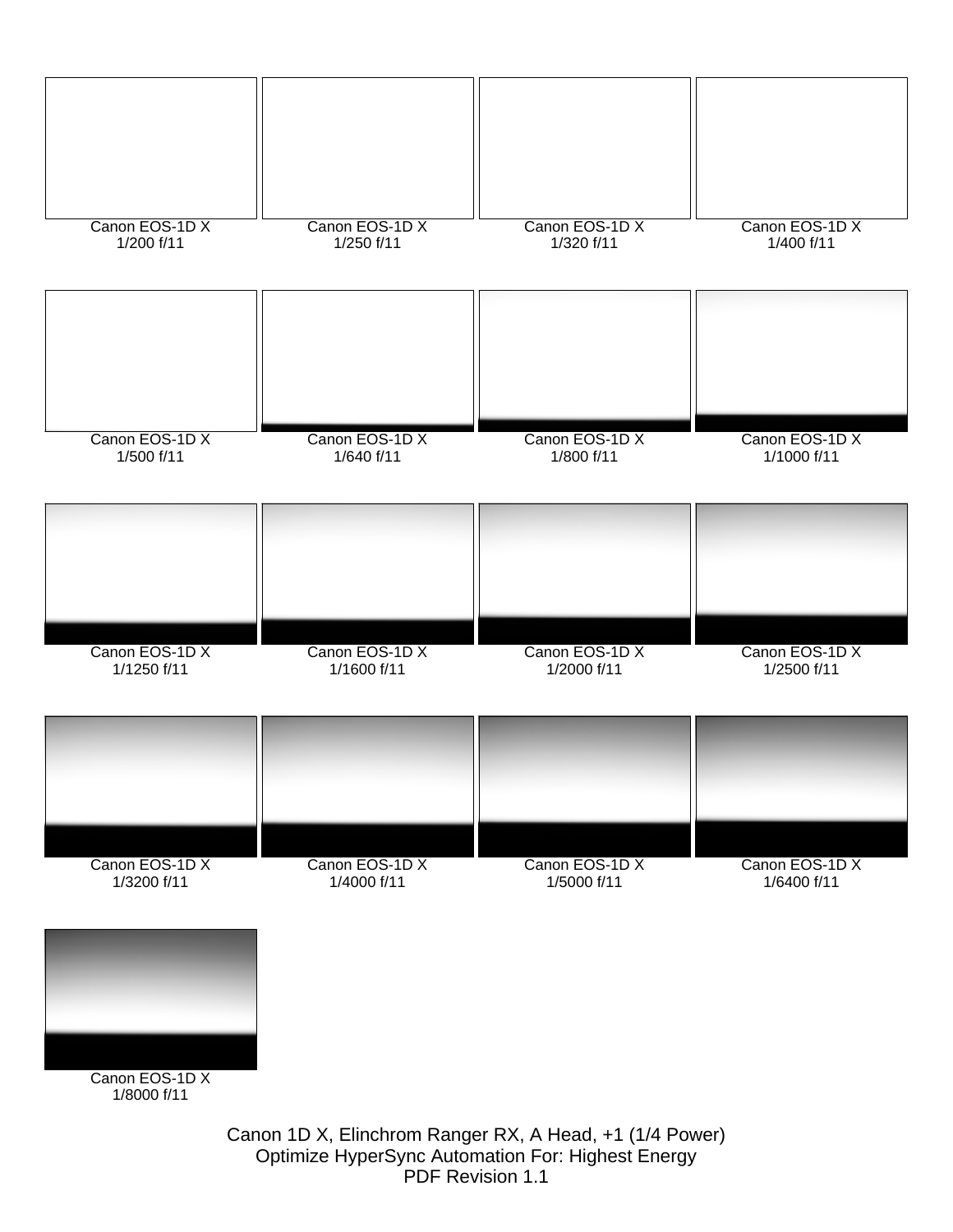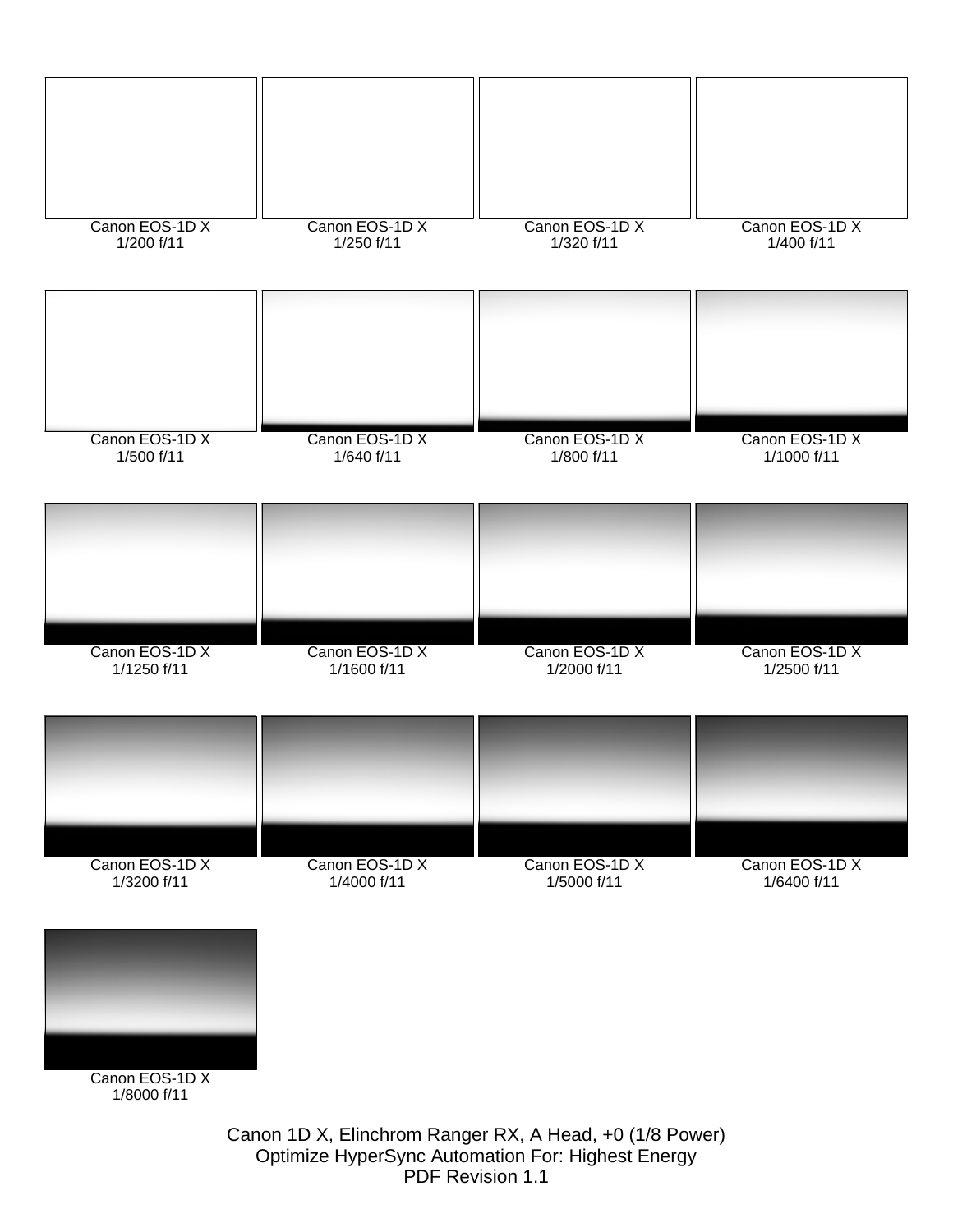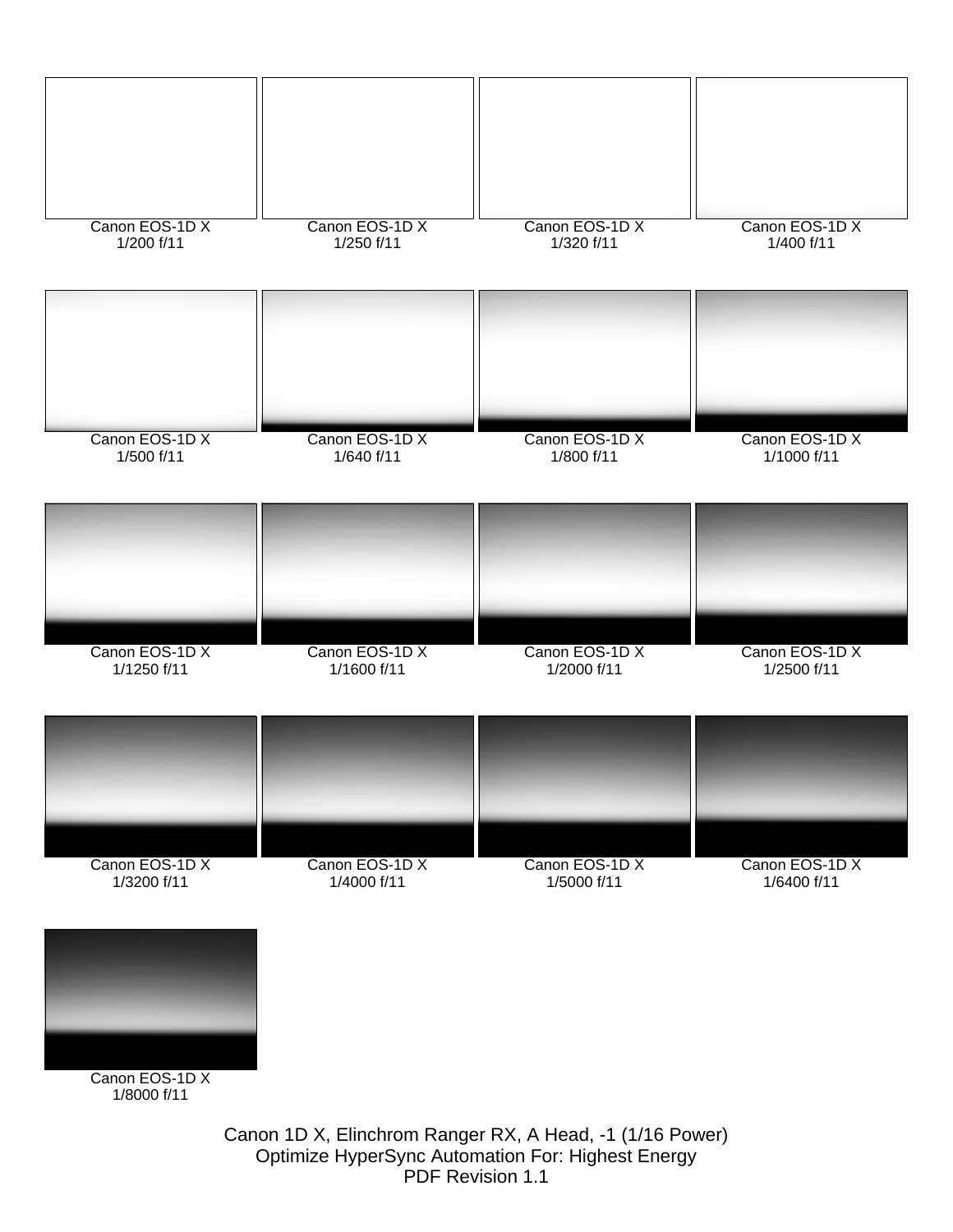

Optimize HyperSync Automation For: Highest Energy